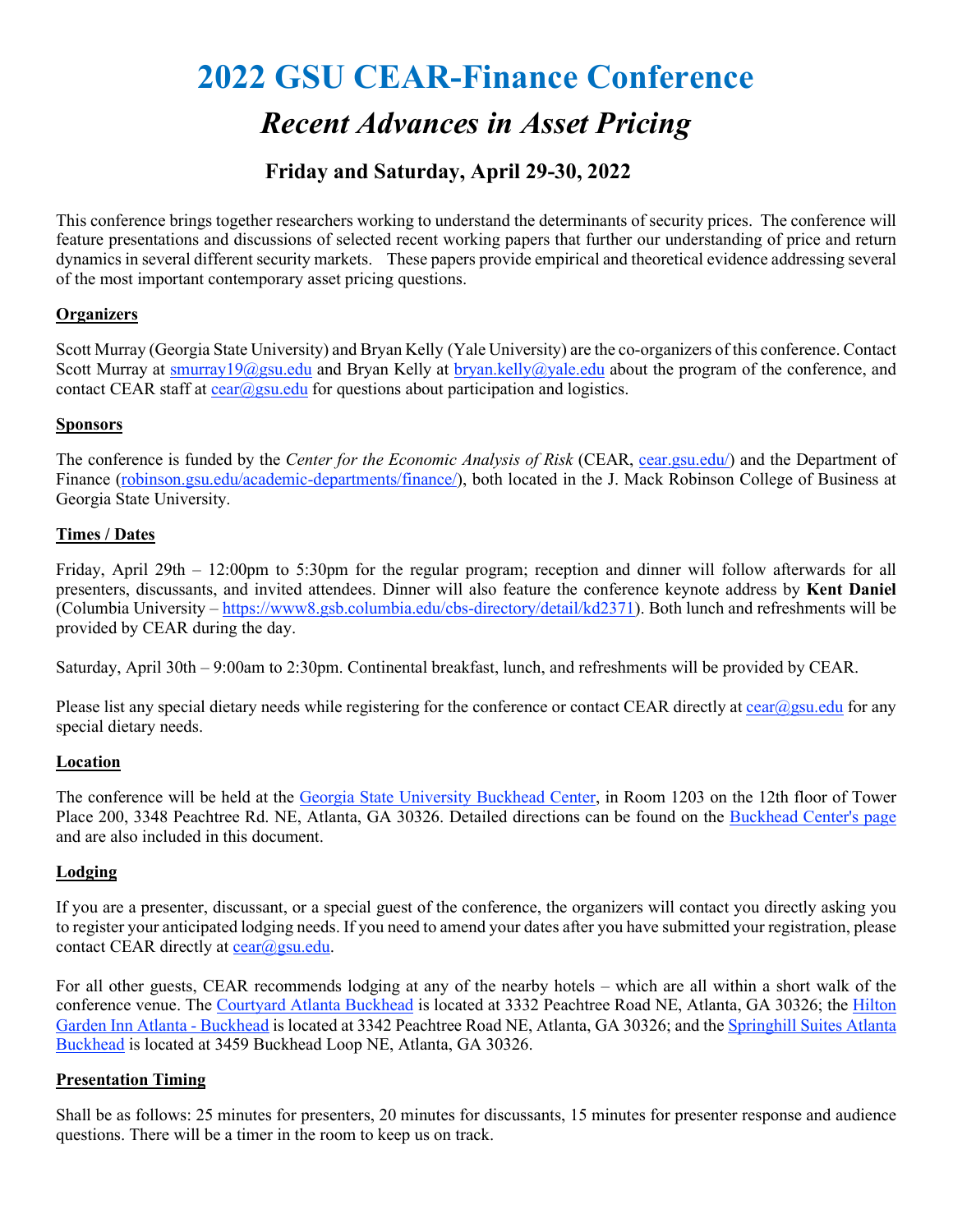## **PROGRAM – Friday, April 29, 2022**

| $12:00 \text{pm} - 12:45 \text{pm}$                    | Lunch (provided)                                                                                                                                                                                                                                                                    |
|--------------------------------------------------------|-------------------------------------------------------------------------------------------------------------------------------------------------------------------------------------------------------------------------------------------------------------------------------------|
| $12:45$ pm $-1:00$ pm                                  | Welcome and Administrative Announcements                                                                                                                                                                                                                                            |
| <b>Session 1:</b><br>$1:00 \text{pm} - 3:00 \text{pm}$ | Session Chair: Baozhong Yang                                                                                                                                                                                                                                                        |
|                                                        | "What Drives Variation in the U.S. Debt/Output Ratio? The Dogs that Didn't Bark"<br>Authors: Zhengyang Jiang (Northwestern University), Hanno Lustig (Stanford University), Stijn<br>Van Nieuwerburgh (Columbia University) and Mindy Z. Xiaolan (University of Texas<br>at Austin) |
|                                                        | Discussant: Zhiguo He (University of Chicago)                                                                                                                                                                                                                                       |
|                                                        | "What Triggers Stock Market Jumps"<br>Authors: Scott Baker (Northwestern University), Nicholas Bloom (Stanford University), Steven<br>Davis (University of Chicago), and Marco Sammon (Harvard University)                                                                          |
|                                                        | Discussant: Alan Moreira (University of Rochester)                                                                                                                                                                                                                                  |
| $3:00 \text{pm} - 3:30 \text{pm}$                      | <b>Break</b>                                                                                                                                                                                                                                                                        |
| <b>Session 2:</b><br>$3:30 \text{pm} - 5:30 \text{pm}$ | Session Chair: Hadiye Aslan                                                                                                                                                                                                                                                         |
|                                                        | "Segmented Arbitrage"<br>Authors: Emil Siriwardane (Harvard University), Aditya Sunderam (Harvard University), and<br>Jonathan Wallen (Harvard University)                                                                                                                          |
|                                                        | Discussant: Stavros Panageas (UCLA)                                                                                                                                                                                                                                                 |
|                                                        | "Deep Learning Statistical Arbitrage"<br>Authors: Jorge Guijarro-Ordonez (Stanford University), Markus Pelger (Stanford University),<br>and Greg Zanotti (Stanford University)                                                                                                      |
|                                                        | Discussant: Guofu Zhou (Washington University in St. Louis)                                                                                                                                                                                                                         |
| $5:30 \text{pm} - 6:00 \text{pm}$                      | Wrap-up and walk to conference dinner venue                                                                                                                                                                                                                                         |
| <b>Dinner and Reception</b> (invited guests only)      |                                                                                                                                                                                                                                                                                     |
| $6:00 \text{pm} - 6:45 \text{pm}$                      | Reception (invited guests only)                                                                                                                                                                                                                                                     |
| $6:45$ pm $-7:00$ pm                                   | Welcome and Keynote Introduction                                                                                                                                                                                                                                                    |
| $7:00 \text{pm} - \text{Onward}$                       | Keynote Address: Kent Daniel (Columbia Business School)                                                                                                                                                                                                                             |
|                                                        | Dinner (invited guests only)                                                                                                                                                                                                                                                        |
|                                                        |                                                                                                                                                                                                                                                                                     |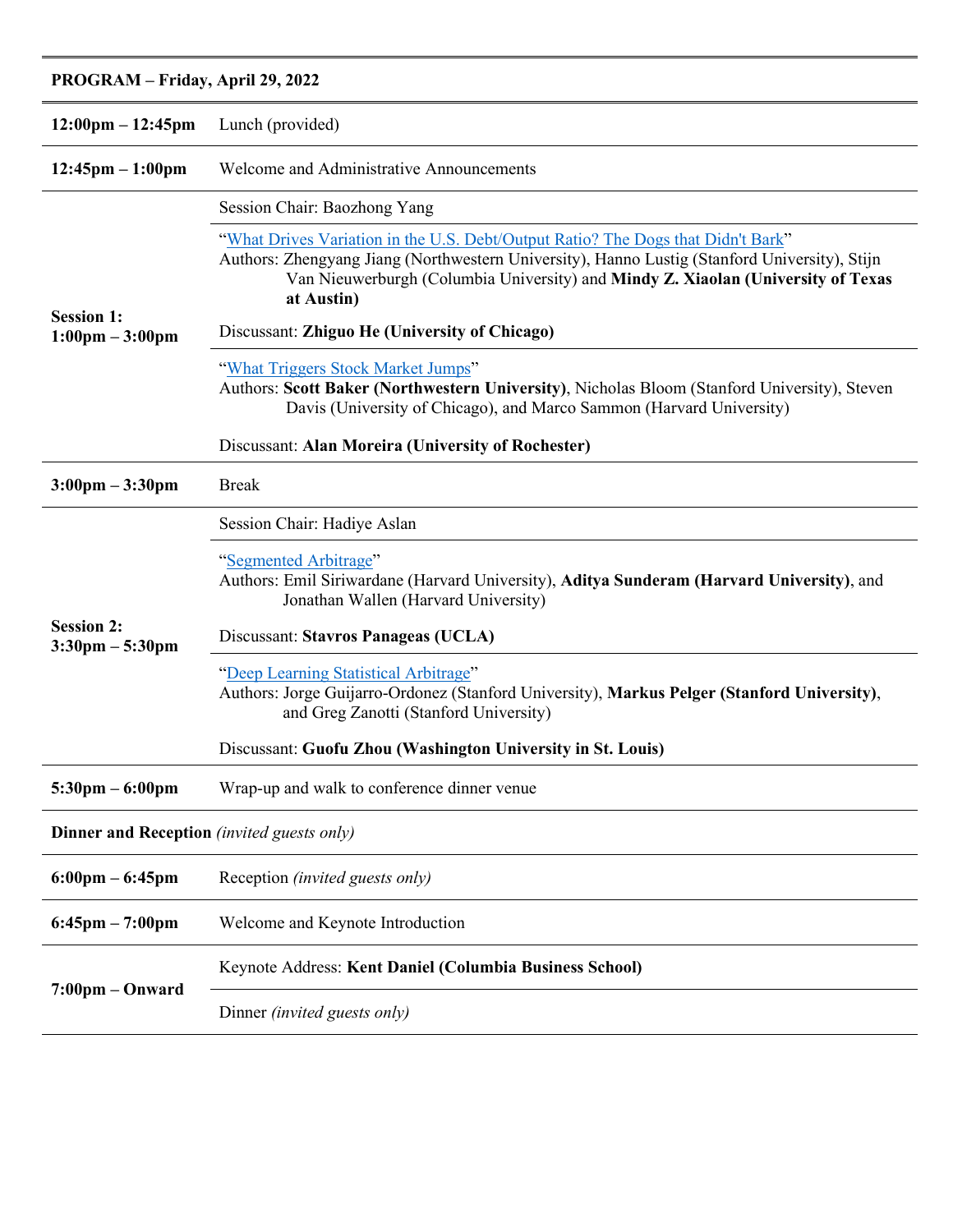### **PROGRAM – Saturday, April 30, 2022**

| $9:00am - 9:30am$                                       | Breakfast (provided)                                                                                                                                                                                                                                                       |
|---------------------------------------------------------|----------------------------------------------------------------------------------------------------------------------------------------------------------------------------------------------------------------------------------------------------------------------------|
| <b>Session 3:</b><br>$9:30am - 11:30am$                 | Session Chair: Manish Jha                                                                                                                                                                                                                                                  |
|                                                         | "Risk, Return and Diversification in Times of Crisis: (How) Is COVID-19 Different?"<br>Authors: Jacob Boudoukh (Arison School of Business, IDC), Yukun Liu (University of<br>Rochester), Toby Moskowitz (Yale University), and Matthew Richardson (New York<br>University) |
|                                                         | Discussant: Niels Gormsen (University of Chicago)                                                                                                                                                                                                                          |
|                                                         | "When Do Subjective Expectations Explain Asset Prices?"<br>Authors: Ricardo De la O (University of Southern California) and Sean Myers (Wharton School,<br>University of Pennsylvania)                                                                                     |
|                                                         | Discussant: Lawrence Jin (California Institute of Technology)                                                                                                                                                                                                              |
| $11:30am - 12:30pm$                                     | Lunch (provided)                                                                                                                                                                                                                                                           |
| <b>Session 4:</b><br>$12:30 \text{pm} - 2:30 \text{pm}$ | Session Chair: Zhen Shi                                                                                                                                                                                                                                                    |
|                                                         | "The Value of Arbitrage"<br>Authors: Eduardo Davila (Yale University), Daniel Graves (Yale University), and Cecilia Parlatore<br>(New York University)                                                                                                                     |
|                                                         | Discussant: John Shim (University of Notre Dame)                                                                                                                                                                                                                           |
|                                                         | "The Cost of ESG Investing"<br>Authors: Laura Anne Lindsey (Arizona State University), Seth Pruitt (Arizona State University), and<br><b>Christoph Schiller (Arizona State University)</b>                                                                                 |
|                                                         | Discussant: Florian Berg (MIT)                                                                                                                                                                                                                                             |
| 2:30 <sub>pm</sub>                                      | Concluding Remarks & Conference Adjourns                                                                                                                                                                                                                                   |